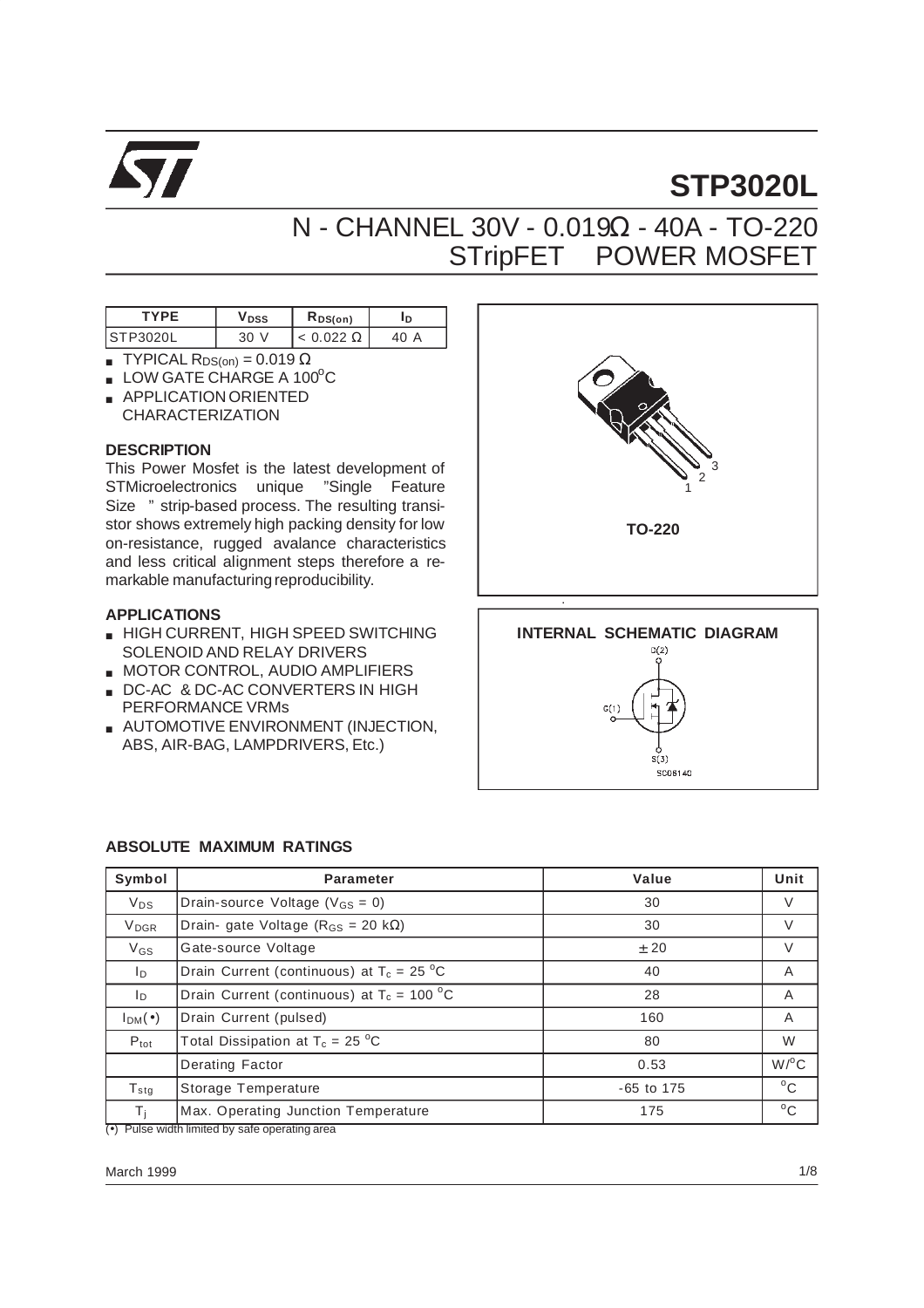#### **THERMAL DATA**

| $R_{\text{thi-case}}$ | Thermal Resistance Junction-case               | Max  | 1.875 | $^{\circ}$ C/W |
|-----------------------|------------------------------------------------|------|-------|----------------|
| Rthi-amb              | Thermal Resistance Junction-ambient            | Max  | 62.5  | oC/W           |
| $R_{\text{thc-sink}}$ | Thermal Resistance Case-sink                   | Typ. | 0.5   | $\rm ^{o}C/W$  |
|                       | Maximum Lead Temperature For Soldering Purpose |      | 300   | $\circ$        |

#### **ELECTRICAL CHARACTERISTICS**  $(T_{\text{case}} = 25 \text{ °C}$  unless otherwise specified) OFF

| Symbol        | <b>Parameter</b>                                                          | <b>Test Conditions</b>                  | Min. | Typ. | Max.    | Unit     |
|---------------|---------------------------------------------------------------------------|-----------------------------------------|------|------|---------|----------|
| $V_{(BR)DSS}$ | Drain-source<br>Breakdown Voltage                                         | $I_{D} = 250 \text{ uA}$ $V_{GS} = 0$   | 30   |      |         | V        |
| <b>I</b> DSS  | Zero Gate Voltage<br>Drain Current ( $V_{GS} = 0$ ) $V_{DS} = Max Rating$ | $V_{DS}$ = Max Rating<br>$T_c = 125 °C$ |      |      | 10      | μA<br>μA |
| <b>I</b> GSS  | Gate-body Leakage<br>Current ( $V_{DS} = 0$ )                             | $V_{GS} = \pm 20$ V                     |      |      | $±$ 100 | nA       |

### **ON (**∗)

| Symbol                             | Parameter                                                         | <b>Test Conditions</b>     | Min. | Typ.           | Max.           | Unit   |
|------------------------------------|-------------------------------------------------------------------|----------------------------|------|----------------|----------------|--------|
| $V$ <sub>GS<math>(th)</math></sub> | Gate Threshold Voltage $V_{DS} = V_{GS}$ $I_D = 250 \mu A$        |                            |      |                | 2.5            |        |
| $R_{DS(on)}$                       | Static Drain-source On $ V_{GS} = 10V$ $I_D = 20 A$<br>Resistance | $V_{GS} = 5V$ $I_D = 20 A$ |      | 0.019<br>0.033 | 0.022<br>0.038 | Ω<br>Ω |
| ID(on)                             | On State Drain Current $ V_{DS} > I_{D(0n)} \times R_{DS(0n)max}$ | $V$ <sub>GS</sub> = 10 V   | 40   |                |                |        |

#### **DYNAMIC**

| Symbol                                         | Parameter                                                                  | <b>Test Conditions</b>                                 | Min. | Typ.               | Max. | Unit           |
|------------------------------------------------|----------------------------------------------------------------------------|--------------------------------------------------------|------|--------------------|------|----------------|
| $g_{fs}(*)$                                    | Forward<br>Transconductance                                                | $I_D = 20 A$<br>$V_{DS} > I_{D(0n)}$ x $R_{DS(0n)max}$ | 5    | 20                 |      | S              |
| $C_{iss}$<br>$C_{\rm oss}$<br>C <sub>rss</sub> | Input Capacitance<br>Output Capacitance<br>Reverse Transfer<br>Capacitance | $V_{DS} = 25 V$ f = 1 MHz $V_{GS} = 0$                 |      | 1270<br>350<br>115 |      | pF<br>pF<br>pF |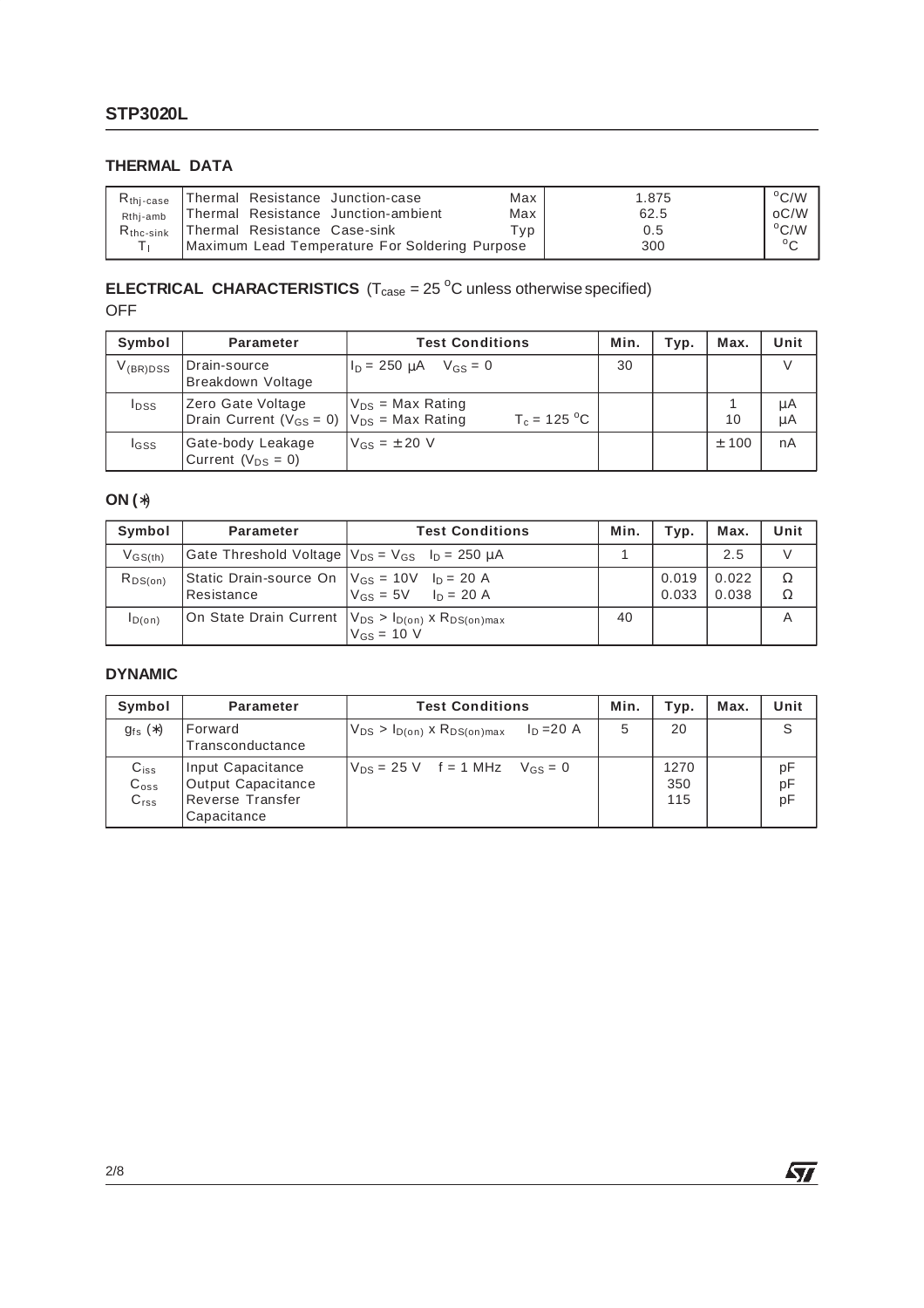#### **ELECTRICAL CHARACTERISTICS** (continued)

#### SWITCHING ON

| Symbol                                            | <b>Parameter</b>                                                    | <b>Test Conditions</b>                                                                                   | Min. | Typ.          | Max. | Unit           |
|---------------------------------------------------|---------------------------------------------------------------------|----------------------------------------------------------------------------------------------------------|------|---------------|------|----------------|
| $t_{d(on)}$<br>t,                                 | Turn-on Delay Time<br>Rise Time                                     | $ln = 19$ A<br>$V_{DD} = 15 V$<br>$R_G = 4.7 \Omega$<br>$V_{GS} = 4.5 V$<br>(Resistive Load, see fig. 3) |      | 28<br>220     |      | ns<br>ns       |
| $\mathsf{Q}_{\mathsf{g}}$<br>$Q_{gs}$<br>$Q_{gd}$ | <b>Total Gate Charge</b><br>Gate-Source Charge<br>Gate-Drain Charge | $V_{DD}$ = 24 V $I_D$ = 38 A $V_{GS}$ = 5 V                                                              |      | 21<br>9<br>11 | 29   | nC<br>nC<br>nC |

#### SWITCHING OFF

| Symbol        | <b>Parameter</b>      | <b>Test Conditions</b>                          | Min. | Typ. | Max. | Unit |
|---------------|-----------------------|-------------------------------------------------|------|------|------|------|
| $t_{d(off)}$  | Turn-off Delay Time   | $V_{DD} = 15 V$<br>$I_D = 19 A$                 |      | 45   |      | ns   |
| tŧ            | <b>Fall Time</b>      | $V$ <sub>GS</sub> = 4.5 V<br>$R_G = 4.7 \Omega$ |      | 35   |      | ns   |
|               |                       | (Resistive Load, see fig. 3)                    |      |      |      |      |
| $t_{r(Voff)}$ | Off-voltage Rise Time | $V_{DD} = 24 V$<br>$I_D = 38 A$                 |      | 30   |      | ns   |
| t£            | <b>Fall Time</b>      | $R_G = 4.7 \Omega$<br>$V_{GS}$ = 4.5 V          |      | 85   |      | ns   |
| $t_c$         | Cross-over Time       | (Inductive Load, see fig. 5)                    |      | 125  |      | ns   |

#### SOURCE DRAIN DIODE

| Symbol                    | Parameter                                                | <b>Test Conditions</b>                                                        | Min. | Typ. | Max.      | Unit   |
|---------------------------|----------------------------------------------------------|-------------------------------------------------------------------------------|------|------|-----------|--------|
| Isp<br>$I_{SDM}(\bullet)$ | Source-drain Current<br>Source-drain Current<br>(pulsed) |                                                                               |      |      | 40<br>160 | A<br>A |
| $V_{SD}$ $(*)$            | Forward On Voltage                                       | $V_{GS} = 0$<br>$I_{SD} = 40 A$                                               |      |      | 1.5       | $\vee$ |
| $t_{rr}$                  | <b>Reverse Recovery</b><br>Time                          | $di/dt = 100 A/\mu s$<br>$I_{SD} = 38 A$<br>$T_i = 150 °C$<br>$V_{DD} = 15 V$ |      | 45   |           | ns     |
| $Q_{rr}$                  | Reverse Recovery<br>Charge                               | (see test circuit, fig. 5)                                                    |      | 60   |           | nC     |
| <b>IRRM</b>               | Reverse Recovery<br>Current                              |                                                                               |      | 2.5  |           | A      |

(∗) Pulsed: Pulse duration = 300 µs, duty cycle 1.5 %

(•) Pulse width limited by safe operating area

#### Safe Operating Area Thermal Impedance



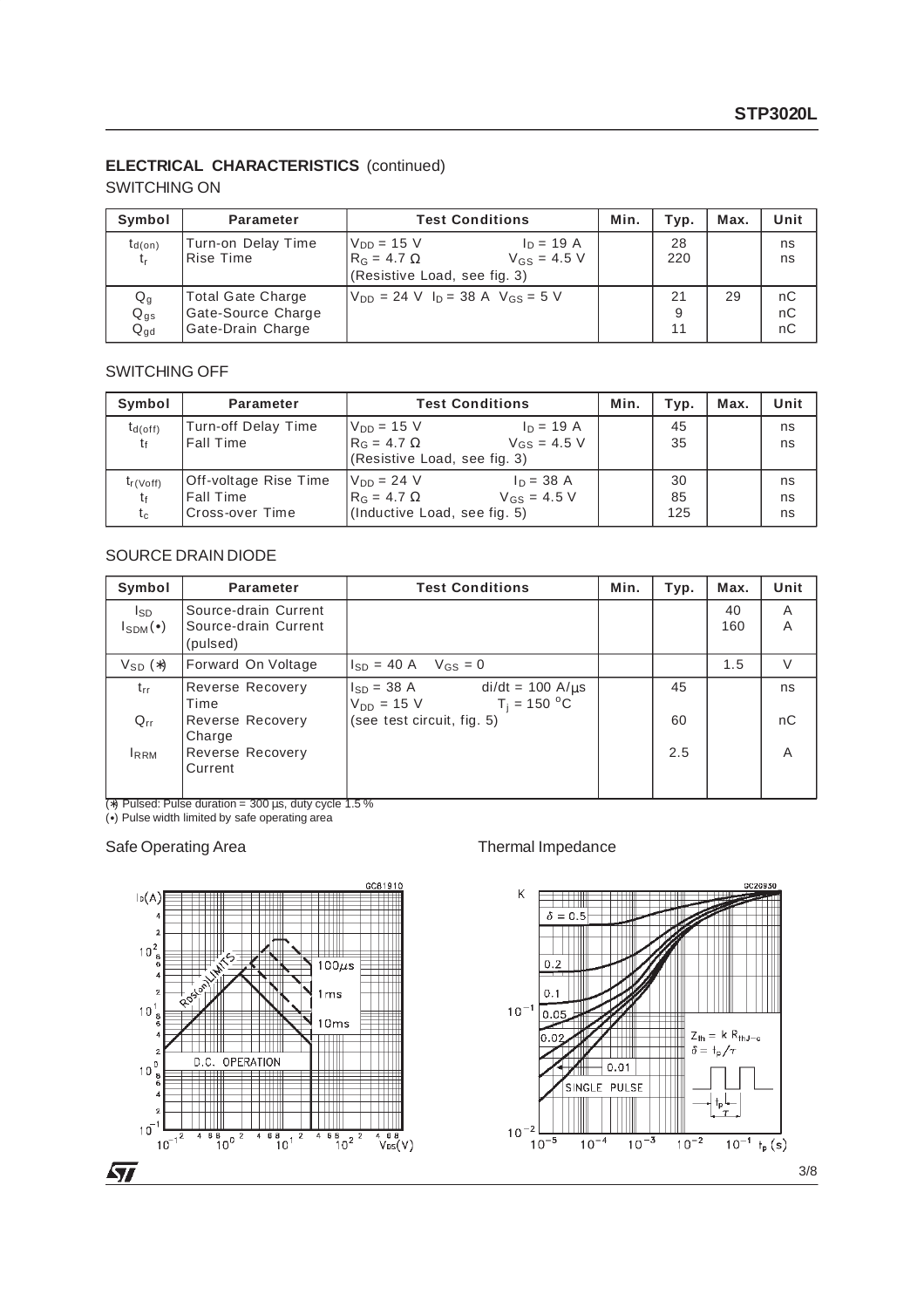#### Output Characteristics



#### **Transconductance**



Gate Charge vs Gate-source Voltage



Transfer Characteristics



#### Static Drain-source On Resistance





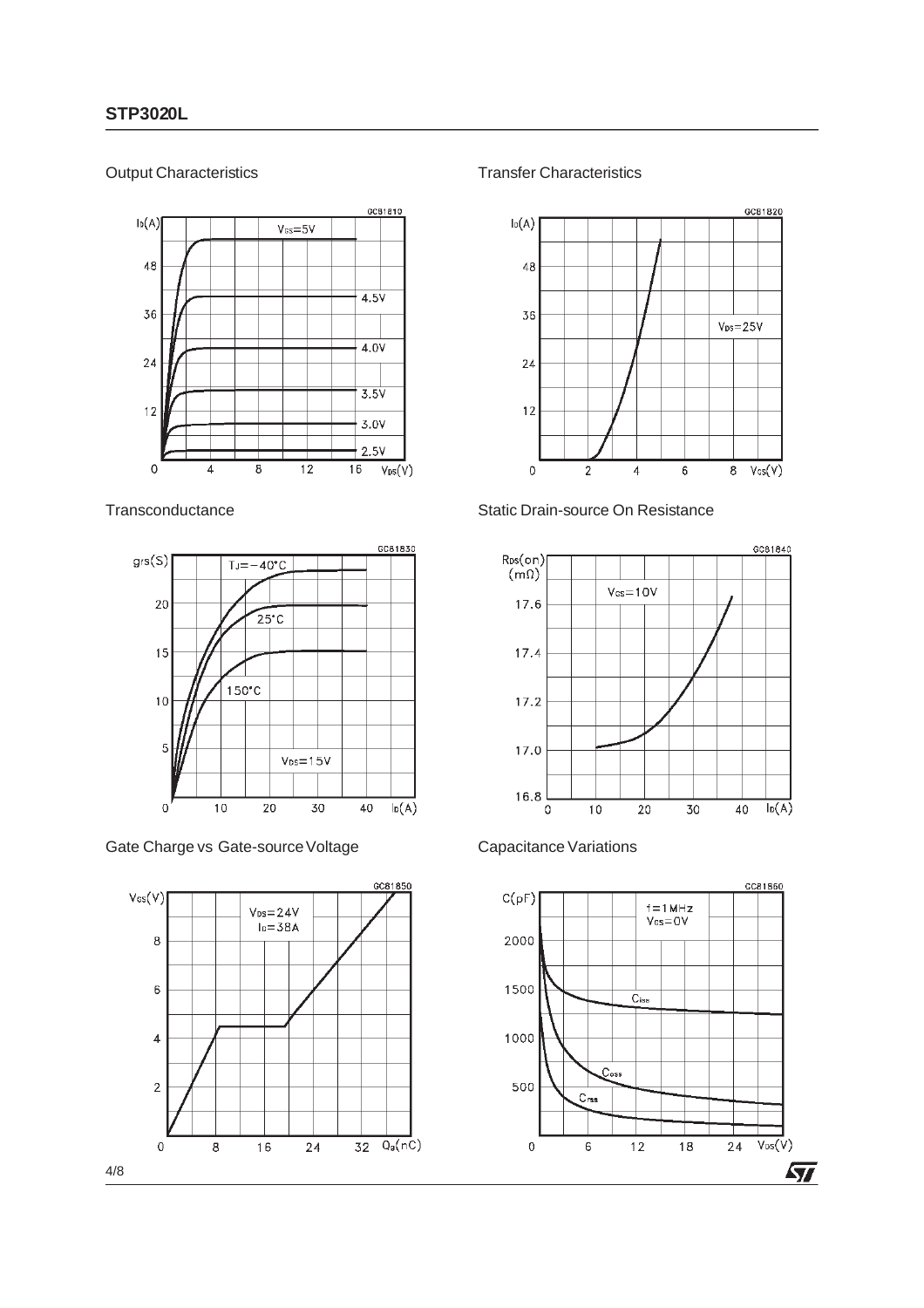Normalized Gate Threshold Voltage vs **Temperature** 



Source-drain Diode Forward Characteristics



Normalized On Resistance vs Temperature



 $\sqrt{27}$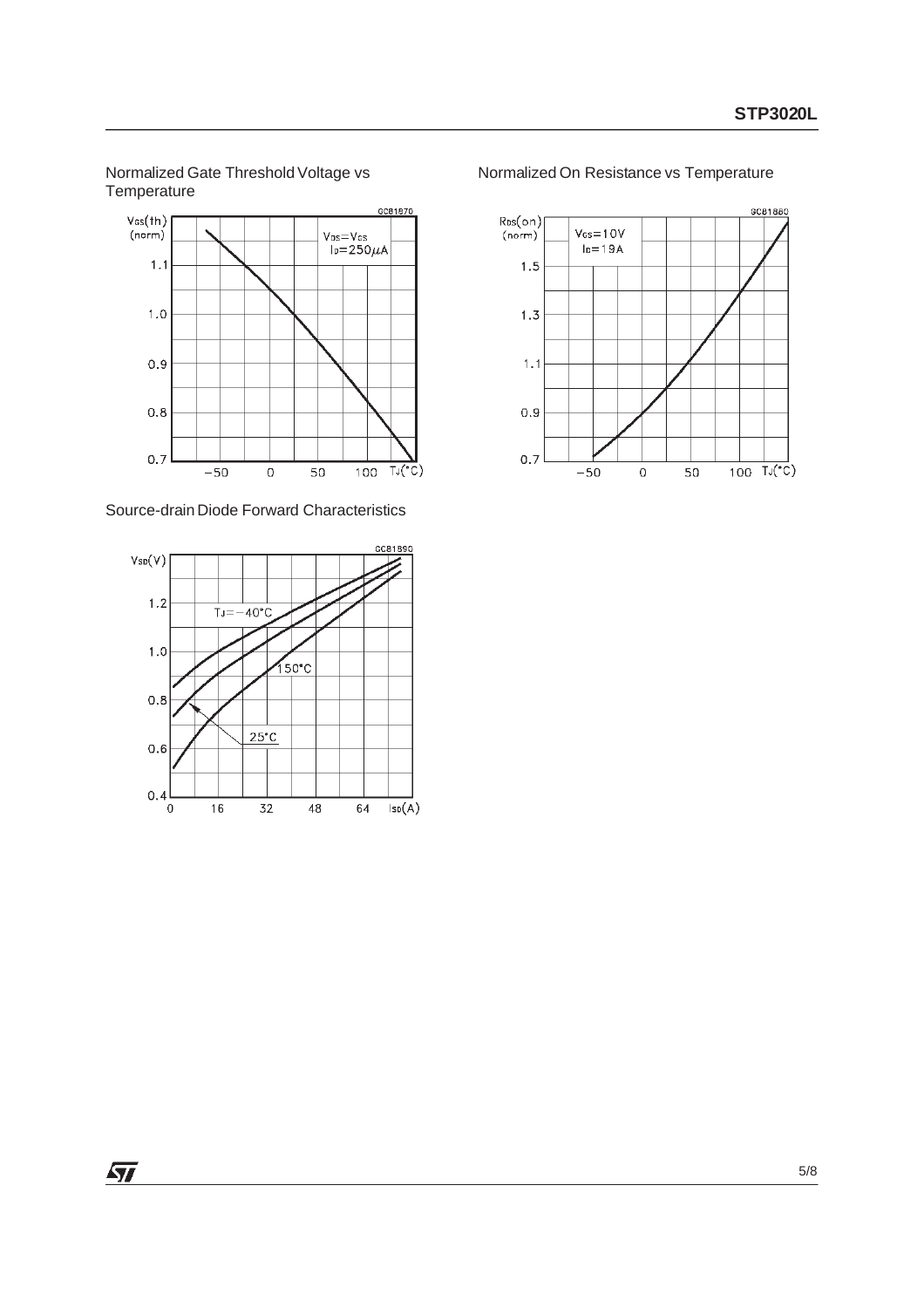

Fig. 1: Unclamped Inductive Load Test Circuit

#### Fig. 3: Switching Times Test Circuits For Resistive Load



Fig. 5: Test Circuit For Inductive Load Switching And Diode Recovery Times



#### Fig. 2: Unclamped Inductive Waveform



Fig. 4: Gate Charge test Circuit



牙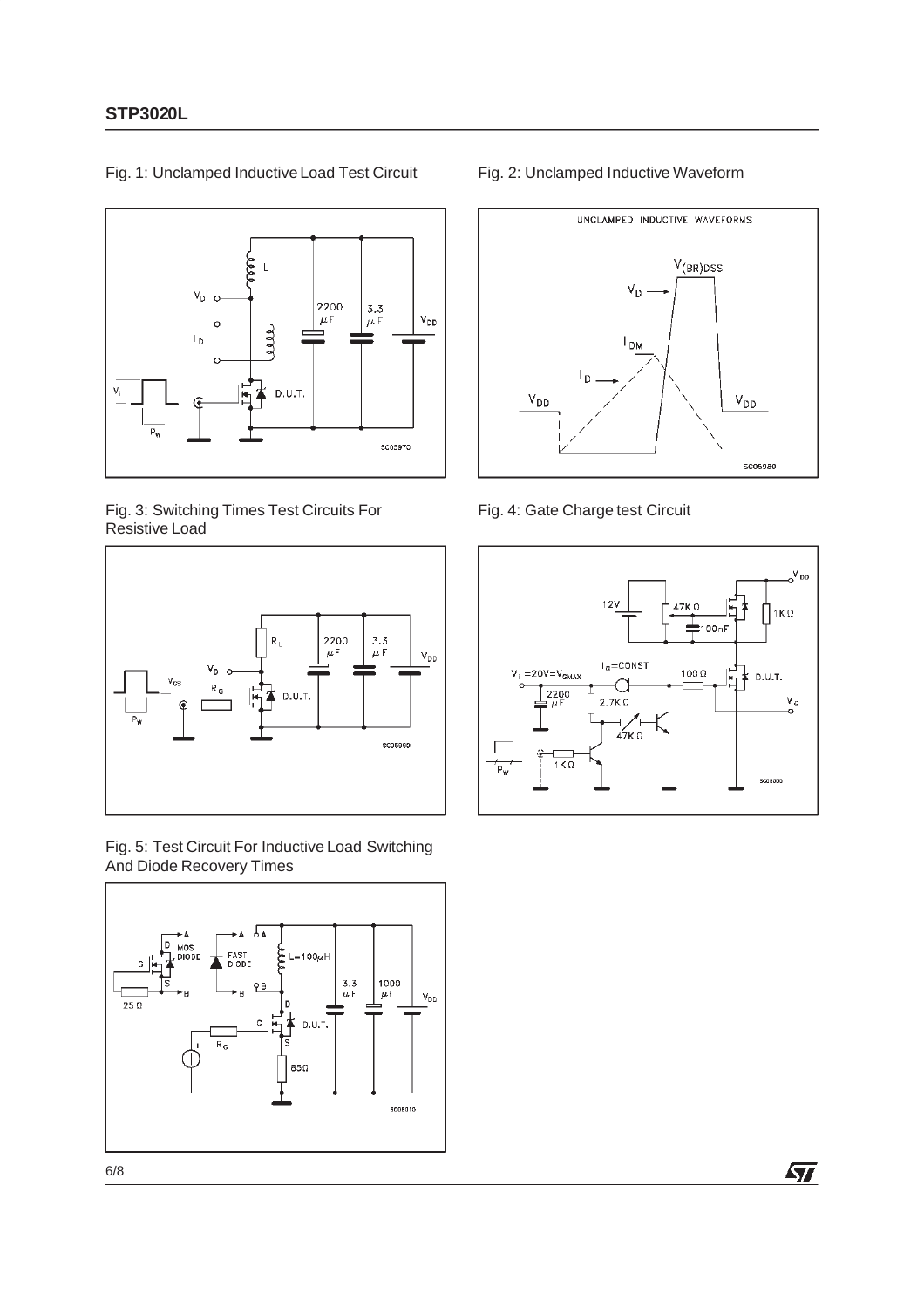| DIM.           |       | mm   |       | inch  |       |       |  |
|----------------|-------|------|-------|-------|-------|-------|--|
|                | MIN.  | TYP. | MAX.  | MIN.  | TYP.  | MAX.  |  |
| Α              | 4.40  |      | 4.60  | 0.173 |       | 0.181 |  |
| $\mathsf C$    | 1.23  |      | 1.32  | 0.048 |       | 0.051 |  |
| D              | 2.40  |      | 2.72  | 0.094 |       | 0.107 |  |
| D <sub>1</sub> |       | 1.27 |       |       | 0.050 |       |  |
| Е              | 0.49  |      | 0.70  | 0.019 |       | 0.027 |  |
| F              | 0.61  |      | 0.88  | 0.024 |       | 0.034 |  |
| F <sub>1</sub> | 1.14  |      | 1.70  | 0.044 |       | 0.067 |  |
| F <sub>2</sub> | 1.14  |      | 1.70  | 0.044 |       | 0.067 |  |
| G              | 4.95  |      | 5.15  | 0.194 |       | 0.203 |  |
| G <sub>1</sub> | 2.4   |      | 2.7   | 0.094 |       | 0.106 |  |
| H <sub>2</sub> | 10.0  |      | 10.40 | 0.393 |       | 0.409 |  |
| L2             |       | 16.4 |       |       | 0.645 |       |  |
| L4             | 13.0  |      | 14.0  | 0.511 |       | 0.551 |  |
| L <sub>5</sub> | 2.65  |      | 2.95  | 0.104 |       | 0.116 |  |
| L6             | 15.25 |      | 15.75 | 0.600 |       | 0.620 |  |
| L7             | 6.2   |      | 6.6   | 0.244 |       | 0.260 |  |
| L9             | 3.5   |      | 3.93  | 0.137 |       | 0.154 |  |
| DIA.           | 3.75  |      | 3.85  | 0.147 |       | 0.151 |  |

## **TO-220 MECHANICAL DATA**



 $\overline{\mathbf{M}}$